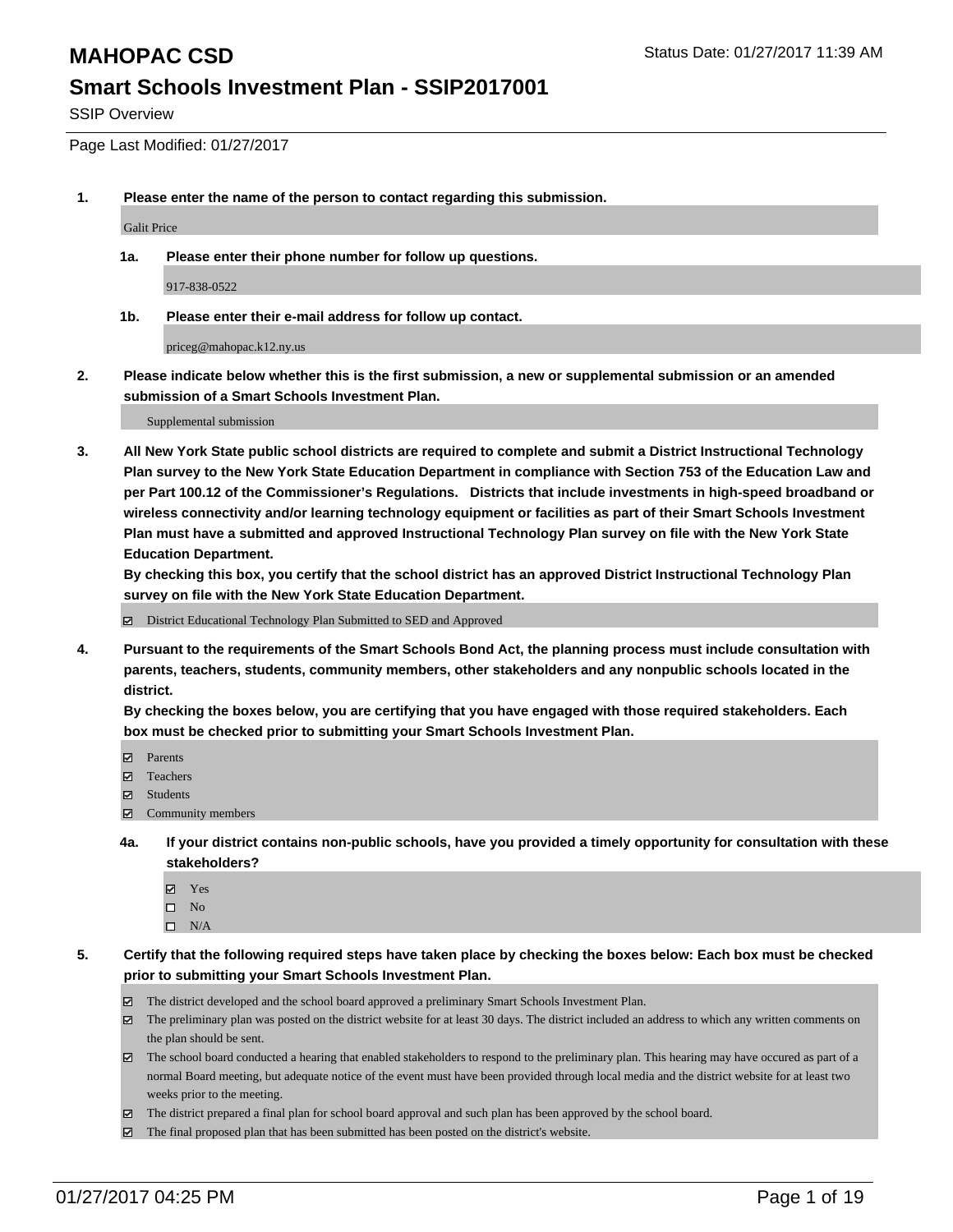SSIP Overview

Page Last Modified: 01/27/2017

**5a. Please upload the proposed Smart Schools Investment Plan (SSIP) that was posted on the district's website, along with any supporting materials. Note that this should be different than your recently submitted Educational Technology Survey. The Final SSIP, as approved by the School Board, should also be posted on the website and remain there during the course of the projects contained therein.**

Affadavit 1-12-17 Smart Bond Act.pdf MahopacCSDSSBInvestmentPlan111016.pdf

**5b. Enter the webpage address where the final Smart Schools Investment Plan is posted. The Plan should remain posted for the life of the included projects.**

www.mahopac.org

**6. Please enter an estimate of the total number of students and staff that will benefit from this Smart Schools Investment Plan based on the cumulative projects submitted to date.**

5,100

**7. An LEA/School District may partner with one or more other LEA/School Districts to form a consortium to pool Smart Schools Bond Act funds for a project that meets all other Smart School Bond Act requirements. Each school district participating in the consortium will need to file an approved Smart Schools Investment Plan for the project and submit a signed Memorandum of Understanding that sets forth the details of the consortium including the roles of each respective district.**

 $\Box$  The district plans to participate in a consortium to partner with other school district(s) to implement a Smart Schools project.

**8. Please enter the name and 6-digit SED Code for each LEA/School District participating in the Consortium.**

| Partner LEA/District | <b>ISED BEDS Code</b> |
|----------------------|-----------------------|
| (No Response)        | (No Response)         |

**9. Please upload a signed Memorandum of Understanding with all of the participating Consortium partners.**

(No Response)

**10. Your district's Smart Schools Bond Act Allocation is:**

\$3,181,109

**11. Enter the budget sub-allocations by category that you are submitting for approval at this time. If you are not budgeting SSBA funds for a category, please enter 0 (zero.) If the value entered is \$0, you will not be required to complete that survey question.**

|                                       | Sub-<br>Allocations |
|---------------------------------------|---------------------|
| School Connectivity                   | $\mathbf 0$         |
| Connectivity Projects for Communities | $\Omega$            |
| <b>Classroom Technology</b>           | 196,704             |
| Pre-Kindergarten Classrooms           | $\Omega$            |
| Replace Transportable Classrooms      | $\Omega$            |
| High-Tech Security Features           | $\Omega$            |
| Totals:                               | 196,704             |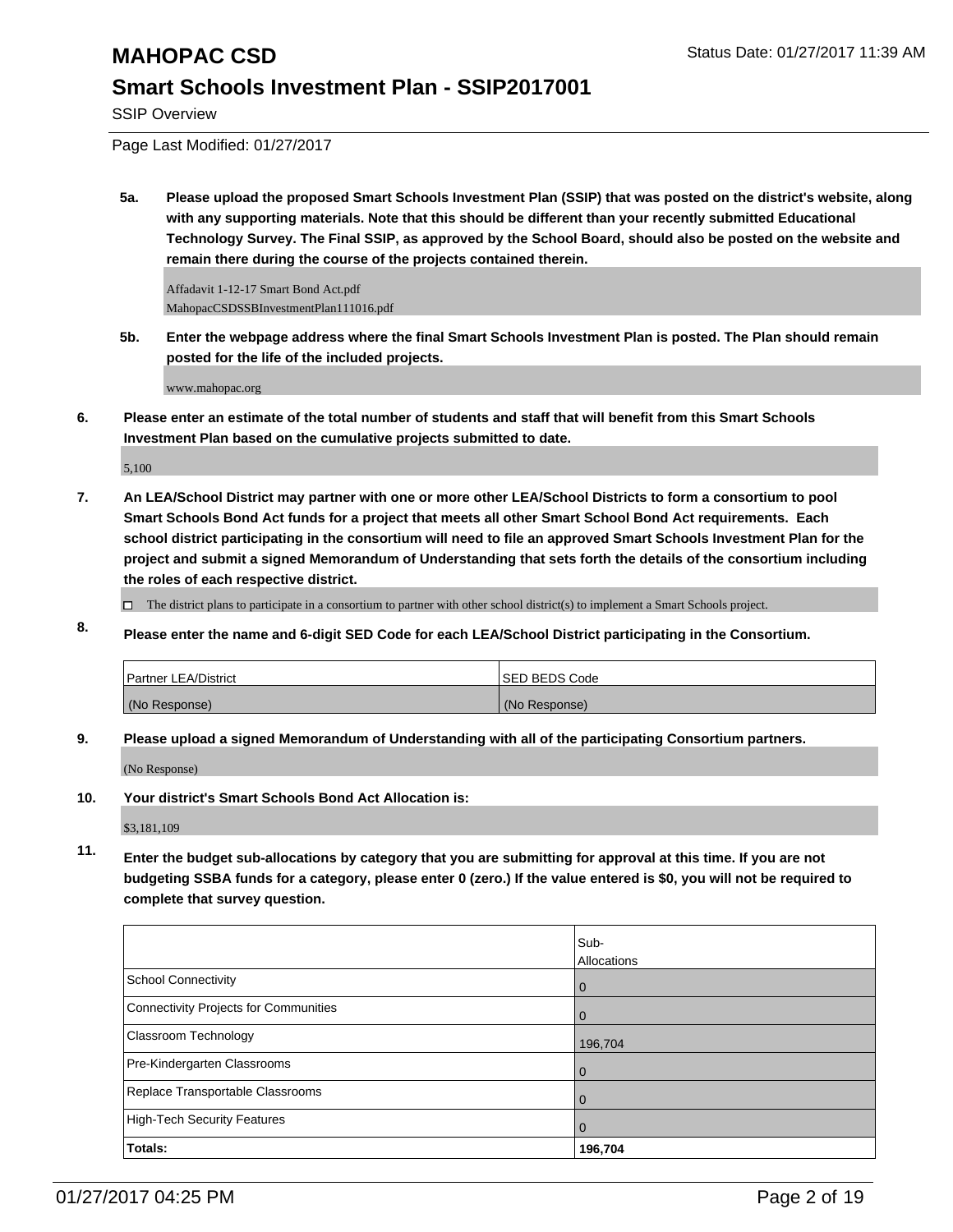School Connectivity

Page Last Modified: 01/24/2017

- **1. In order for students and faculty to receive the maximum benefit from the technology made available under the Smart Schools Bond Act, their school buildings must possess sufficient connectivity infrastructure to ensure that devices can be used during the school day. Smart Schools Investment Plans must demonstrate that:**
	- **sufficient infrastructure that meets the Federal Communications Commission's 100 Mbps per 1,000 students standard currently exists in the buildings where new devices will be deployed, or**
	- **is a planned use of a portion of Smart Schools Bond Act funds, or**
	- **is under development through another funding source.**

**Smart Schools Bond Act funds used for technology infrastructure or classroom technology investments must increase the number of school buildings that meet or exceed the minimum speed standard of 100 Mbps per 1,000 students and staff within 12 months. This standard may be met on either a contracted 24/7 firm service or a "burstable" capability. If the standard is met under the burstable criteria, it must be:**

**1. Specifically codified in a service contract with a provider, and**

**2. Guaranteed to be available to all students and devices as needed, particularly during periods of high demand, such as computer-based testing (CBT) periods.**

**Please describe how your district already meets or is planning to meet this standard within 12 months of plan submission.**

(No Response)

**1a. If a district believes that it will be impossible to meet this standard within 12 months, it may apply for a waiver of this requirement, as described on the Smart Schools website. The waiver must be filed and approved by SED prior to submitting this survey.**

 $\Box$ By checking this box, you are certifying that the school district has an approved waiver of this requirement on file with the New York State Education Department.

**2. Connectivity Speed Calculator (Required)**

|                         | l Number of<br>Students | Multiply by<br>100 Kbps | Divide by 1000   Current Speed<br>to Convert to<br>Reauired<br>Speed in Mb | in Mb            | Expected<br>Speed to be<br>Attained Within   Required<br>12 Months | <b>Expected Date</b><br>l When<br>Speed Will be<br>Met |
|-------------------------|-------------------------|-------------------------|----------------------------------------------------------------------------|------------------|--------------------------------------------------------------------|--------------------------------------------------------|
| <b>Calculated Speed</b> | (No<br>Response)        | (No Response)           | (No<br>Response)                                                           | (No<br>Response) | (No<br>Response)                                                   | l (No<br>Response)                                     |

**3. Describe how you intend to use Smart Schools Bond Act funds for high-speed broadband and/or wireless connectivity projects in school buildings.**

(No Response)

**4. Describe the linkage between the district's District Instructional Technology Plan and the proposed projects. (There should be a link between your response to this question and your response to Question 1 in Part E. Curriculum and Instruction "What are the district's plans to use digital connectivity and technology to improve teaching and learning?)**

(No Response)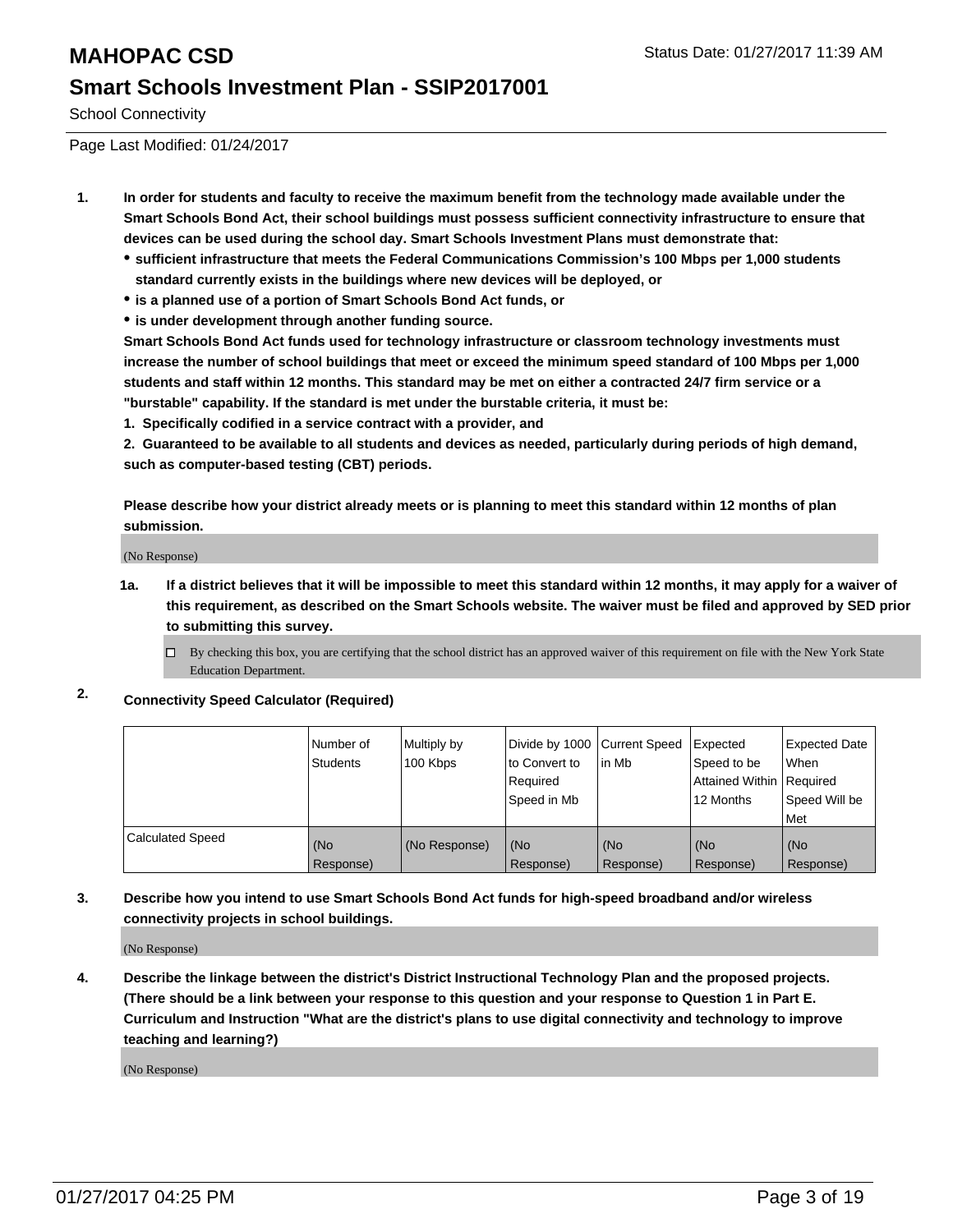## **MAHOPAC CSD** Status Date: 01/27/2017 11:39 AM **Smart Schools Investment Plan - SSIP2017001**

School Connectivity

Page Last Modified: 01/24/2017

**5. If the district wishes to have students and staff access the Internet from wireless devices within the school building, or in close proximity to it, it must first ensure that it has a robust Wi-Fi network in place that has sufficient bandwidth to meet user demand.**

**Please describe how you have quantified this demand and how you plan to meet this demand.**

(No Response)

**6. As indicated on Page 5 of the guidance, the Office of Facilities Planning will have to conduct a preliminary review of all capital projects, including connectivity projects.**

**Please indicate on a separate row each project number given to you by the Office of Facilities Planning.**

| Project Number |  |
|----------------|--|
|                |  |
| (No Response)  |  |

**7. Certain high-tech security and connectivity infrastructure projects may be eligible for an expedited review process as determined by the Office of Facilities Planning.**

**Was your project deemed eligible for streamlined review?**

(No Response)

**8. Include the name and license number of the architect or engineer of record.**

| <b>Name</b>   | License Number |
|---------------|----------------|
| (No Response) | (No Response)  |

**9. If you are submitting an allocation for School Connectivity complete this table.**

**Note that the calculated Total at the bottom of the table must equal the Total allocation for this category that you entered in the SSIP Overview overall budget.** 

|                                            | Sub-          |
|--------------------------------------------|---------------|
|                                            | Allocation    |
| Network/Access Costs                       | (No Response) |
| <b>Outside Plant Costs</b>                 | (No Response) |
| School Internal Connections and Components | (No Response) |
| <b>Professional Services</b>               | (No Response) |
| Testing                                    | (No Response) |
| <b>Other Upfront Costs</b>                 | (No Response) |
| <b>Other Costs</b>                         | (No Response) |
| Totals:                                    | 0             |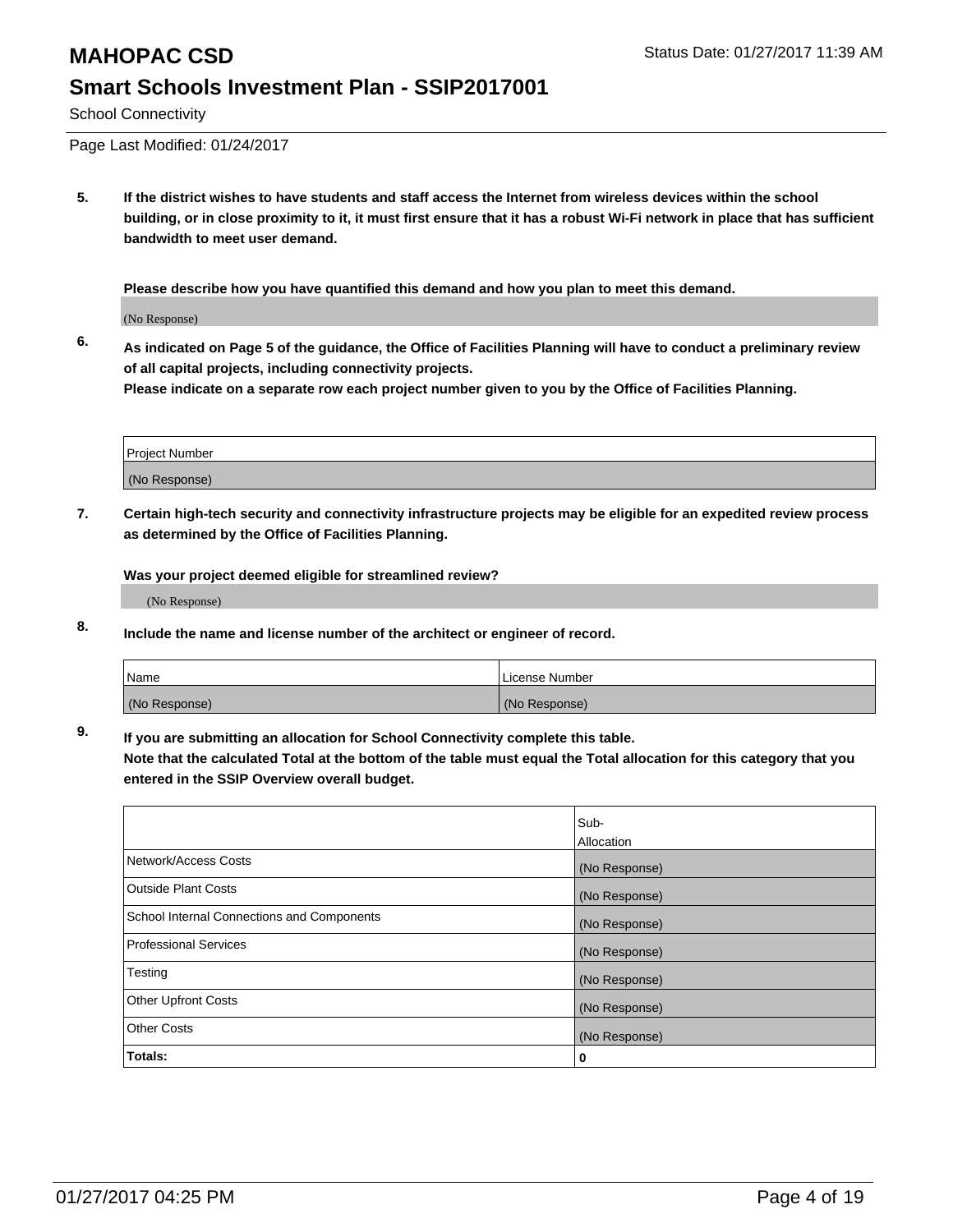School Connectivity

Page Last Modified: 01/24/2017

**10. Please detail the type, quantity, per unit cost and total cost of the eligible items under each sub-category. This is especially important for any expenditures listed under the "Other" category. All expenditures must be eligible for tax-exempt financing to be reimbursed through the SSBA. Sufficient detail must be provided so that we can verify this is the case. If you have any questions, please contact us directly through smartschools@nysed.gov. NOTE: Wireless Access Points should be included in this category, not under Classroom Educational Technology, except those that will be loaned/purchased for nonpublic schools. Add rows under each sub-category for additional items, as needed.**

| Select the allowable expenditure | Item to be purchased | <b>Quantity</b> | Cost per Item | <b>Total Cost</b> |
|----------------------------------|----------------------|-----------------|---------------|-------------------|
| type.                            |                      |                 |               |                   |
| Repeat to add another item under |                      |                 |               |                   |
| each type.                       |                      |                 |               |                   |
| (No Response)                    | (No Response)        | (No Response)   | (No Response) | (No Response)     |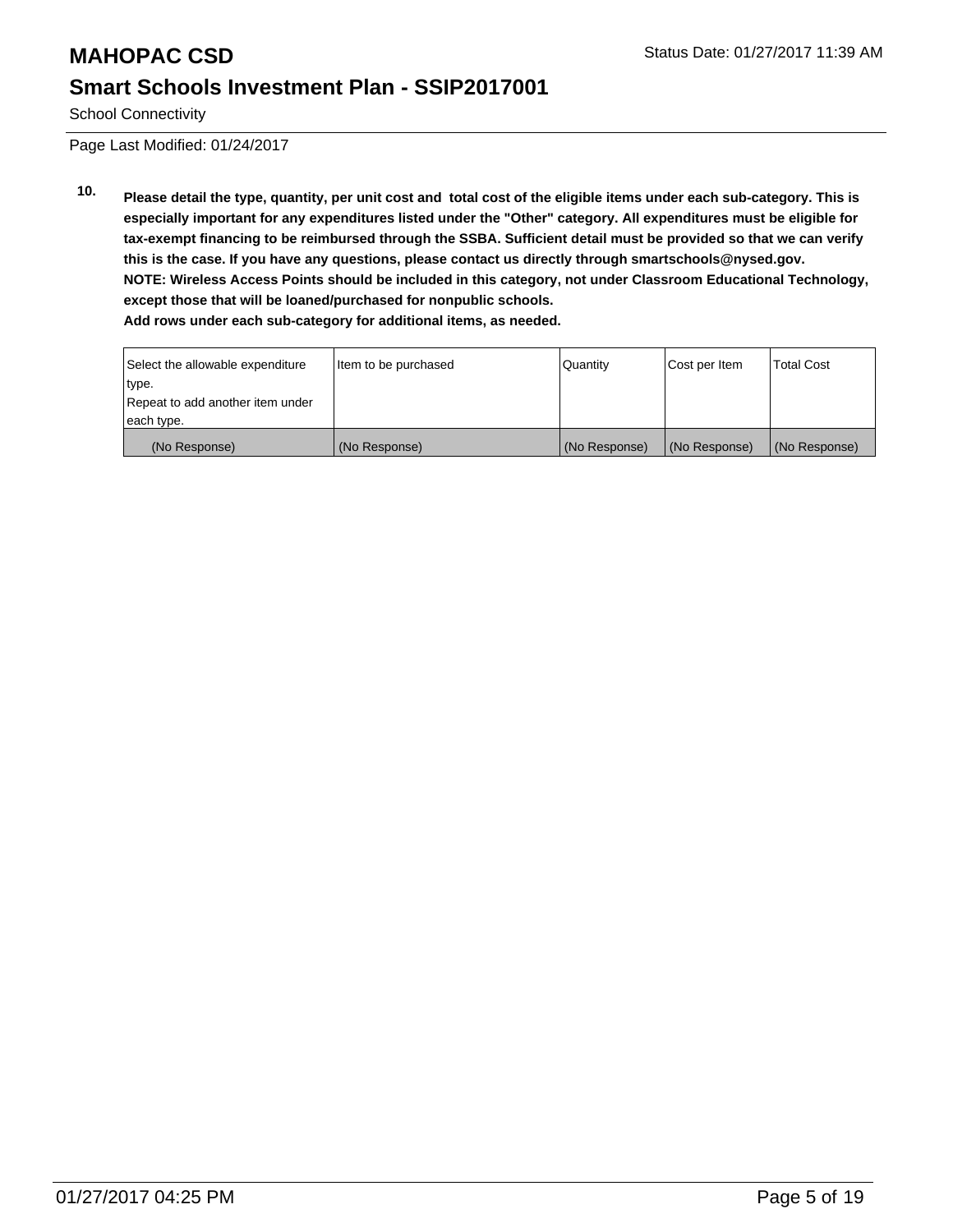Community Connectivity (Broadband and Wireless)

Page Last Modified: 01/24/2017

**1. Describe how you intend to use Smart Schools Bond Act funds for high-speed broadband and/or wireless connectivity projects in the community.**

(No Response)

**2. Please describe how the proposed project(s) will promote student achievement and increase student and/or staff access to the Internet in a manner that enhances student learning and/or instruction outside of the school day and/or school building.**

(No Response)

**3. Community connectivity projects must comply with all the necessary local building codes and regulations (building and related permits are not required prior to plan submission).**

 $\Box$  I certify that we will comply with all the necessary local building codes and regulations.

**4. Please describe the physical location of the proposed investment.**

(No Response)

**5. Please provide the initial list of partners participating in the Community Connectivity Broadband Project, along with their Federal Tax Identification (Employer Identification) number.**

| <b>Project Partners</b> | l Federal ID # |
|-------------------------|----------------|
| (No Response)           | (No Response)  |

**6. If you are submitting an allocation for Community Connectivity, complete this table. Note that the calculated Total at the bottom of the table must equal the Total allocation for this category that you entered in the SSIP Overview overall budget.**

|                                    | Sub-Allocation |
|------------------------------------|----------------|
| Network/Access Costs               | (No Response)  |
| <b>Outside Plant Costs</b>         | (No Response)  |
| <b>Tower Costs</b>                 | (No Response)  |
| <b>Customer Premises Equipment</b> | (No Response)  |
| <b>Professional Services</b>       | (No Response)  |
| Testing                            | (No Response)  |
| <b>Other Upfront Costs</b>         | (No Response)  |
| <b>Other Costs</b>                 | (No Response)  |
| Totals:                            | 0              |

**7. Please detail the type, quantity, per unit cost and total cost of the eligible items under each sub-category. This is especially important for any expenditures listed under the "Other" category. All expenditures must be capital-bond eligible to be reimbursed through the SSBA. If you have any questions, please contact us directly through smartschools@nysed.gov.**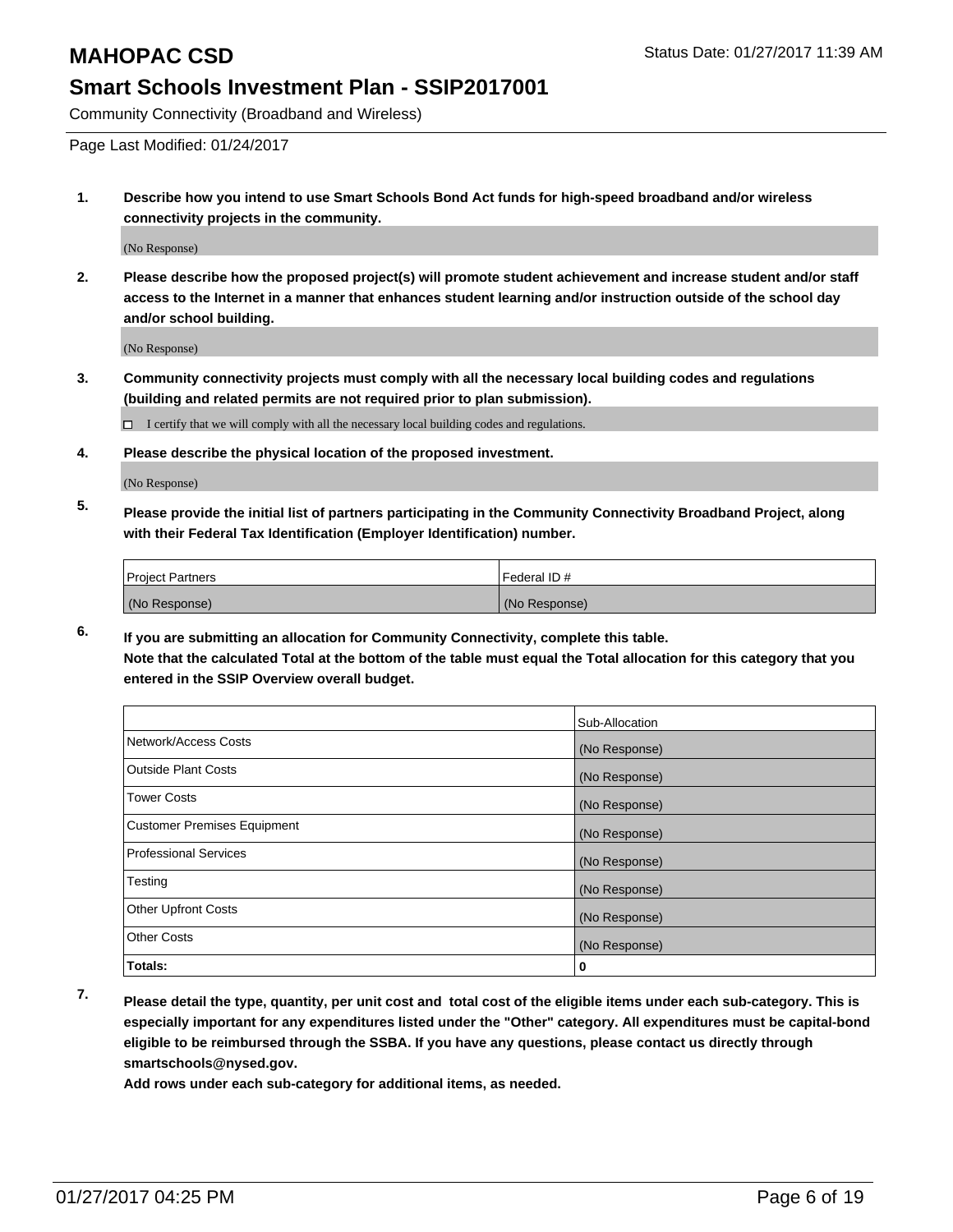Community Connectivity (Broadband and Wireless)

Page Last Modified: 01/24/2017

| Select the allowable expenditure | Item to be purchased | Quantity      | Cost per Item | <b>Total Cost</b> |
|----------------------------------|----------------------|---------------|---------------|-------------------|
| type.                            |                      |               |               |                   |
| Repeat to add another item under |                      |               |               |                   |
| each type.                       |                      |               |               |                   |
| (No Response)                    | (No Response)        | (No Response) | (No Response) | (No Response)     |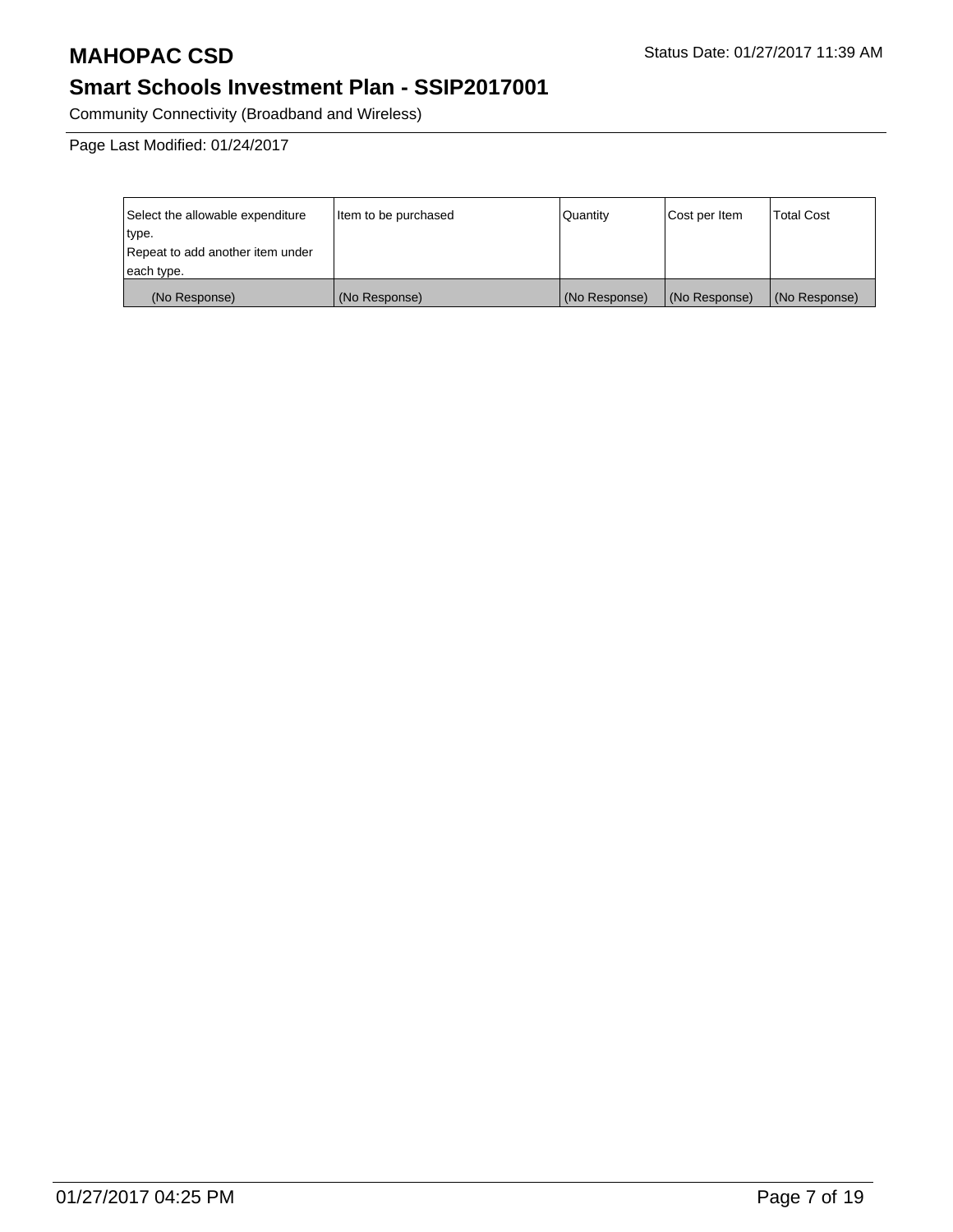Classroom Learning Technology

Page Last Modified: 01/27/2017

**1. In order for students and faculty to receive the maximum benefit from the technology made available under the Smart Schools Bond Act, their school buildings must possess sufficient connectivity infrastructure to ensure that devices can be used during the school day. Smart Schools Investment Plans must demonstrate that sufficient infrastructure that meets the Federal Communications Commission's 100 Mbps per 1,000 students standard currently exists in the buildings where new devices will be deployed, or is a planned use of a portion of Smart Schools Bond Act funds, or is under development through another funding source.**

**Smart Schools Bond Act funds used for technology infrastructure or classroom technology investments must increase the number of school buildings that meet or exceed the minimum speed standard of 100 Mbps per 1,000 students and staff within 12 months. This standard may be met on either a contracted 24/7 firm service or a "burstable" capability. If the standard is met under the burstable criteria, it must be:**

**1. Specifically codified in a service contract with a provider, and**

**2. Guaranteed to be available to all students and devices as needed, particularly during periods of high demand, such as computer-based testing (CBT) periods.**

**Please describe how your district already meets or is planning to meet this standard within 12 months of plan submission.**

The District purchased approximately 145 Aruba Wireless Access Points, supporting Cisco Switches and peripherals in order to replace/upgrade the Wireless Network in the High School Building. In addition the District increased throughput between the infrastructure closets throughout the District, from 1GB to 10 GB port capabilities to support the projected increase of network traffic and end-user devices. The District replaced and extended the network capabilities to areas throughout the District that need this connectivity in order to maximize use of instructional space. The District signed the contract with the Lower Hudson Regional Information Center to increase current bandwidth from 200 Mbps to 500 Mbps

internet bandwidth on July 1st, 2016. District has capacity of up to 1Gb. The LHRIC represents our State Education Agency in the region and will provide additional dedicated bandwidth when needed for purposes of computer based testing (CBT) to our district and others in the region.

- **1a. If a district believes that it will be impossible to meet this standard within 12 months, it may apply for a waiver of this requirement, as described on the Smart Schools website. The waiver must be filed and approved by SED prior to submitting this survey.**
	- $\Box$  By checking this box, you are certifying that the school district has an approved waiver of this requirement on file with the New York State Education Department.

## **2. Connectivity Speed Calculator (Required)**

|                  | I Number of<br>Students | Multiply by<br>100 Kbps | Divide by 1000 Current Speed<br>Ito Convert to<br>Required<br>Speed in Mb | in Mb | Expected<br>Speed to be<br>Attained Within   Required<br>12 Months | Expected Date<br><b>When</b><br>Speed Will be<br>Met |
|------------------|-------------------------|-------------------------|---------------------------------------------------------------------------|-------|--------------------------------------------------------------------|------------------------------------------------------|
| Calculated Speed | 4.293                   | 429,300                 | 429.3                                                                     | 500   | 500                                                                | current as of<br><b>July 1, 2016</b>                 |

## **3. If the district wishes to have students and staff access the Internet from wireless devices within the school building, or in close proximity to it, it must first ensure that it has a robust Wi-Fi network in place that has sufficient bandwidth to meet user demand.**

## **Please describe how you have quantified this demand and how you plan to meet this demand.**

The District purchased approximately 145 Aruba Wireless Access Points, supporting Cisco Switches and peripherals in order to replace/upgrade the Wireless Network in the High School Building. All other building already have AC access points for wifi connectivity. In addition the District increased throughput between the infrastructure closets throughout the District, from 1GB to 10GB port capabilities to support the projected increase of network traffic and end-user devices. The District replaced and extended the network capabilities to areas throughout the District that need this connectivity in order to maximize use of instructional space. The District also increased the bandwidth from 200 Mbps to 500Mbps on July 1, 2016. The LHRIC represents our State Education Agency in the region and will provide additional dedicated bandwidth when needed for purposes of computer based testing (CBT) to our district and others in the region.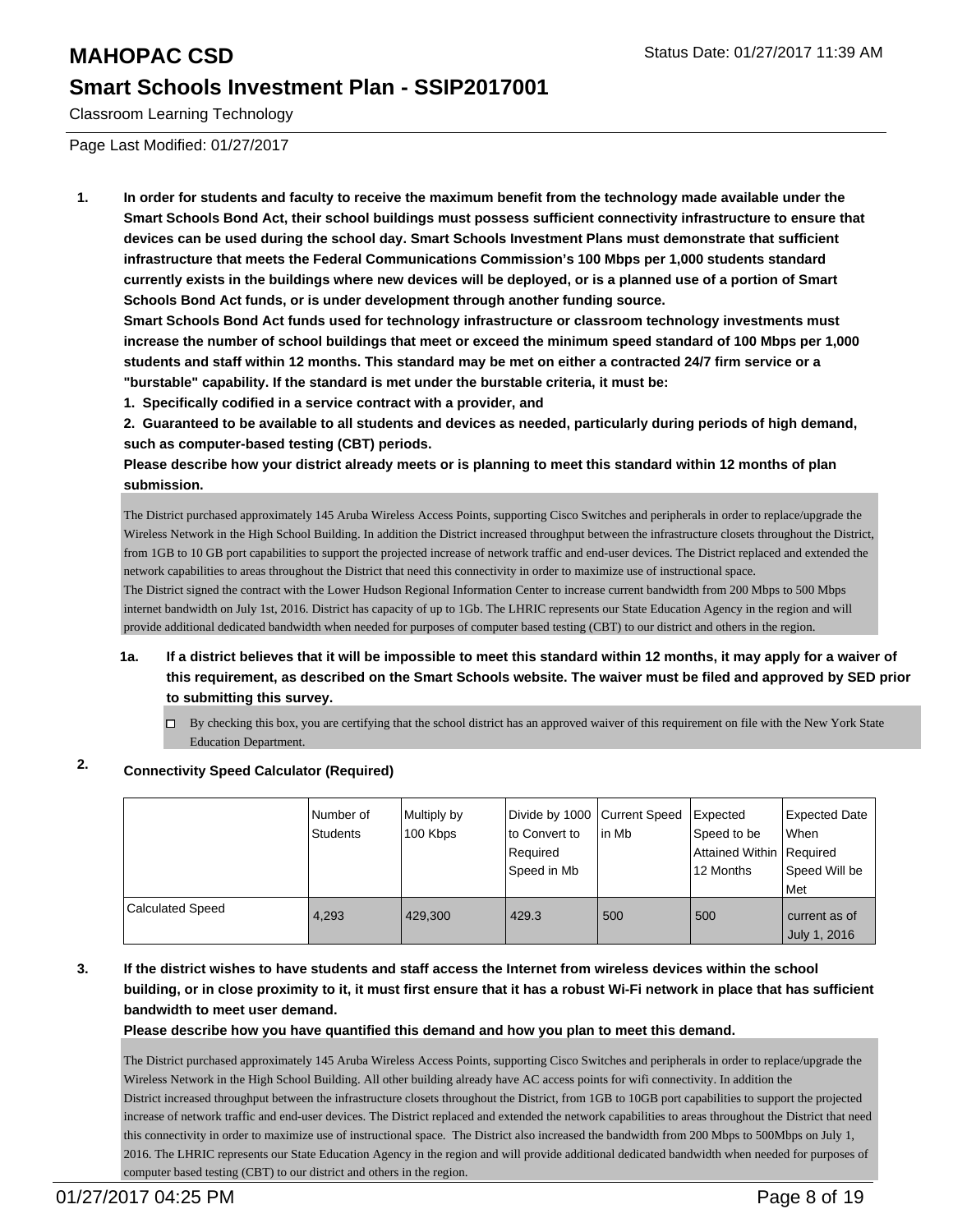Classroom Learning Technology

Page Last Modified: 01/27/2017

**4. All New York State public school districts are required to complete and submit an Instructional Technology Plan survey to the New York State Education Department in compliance with Section 753 of the Education Law and per Part 100.12 of the Commissioner's Regulations.**

**Districts that include educational technology purchases as part of their Smart Schools Investment Plan must have a submitted and approved Instructional Technology Plan survey on file with the New York State Education Department.**

- By checking this box, you are certifying that the school district has an approved Instructional Technology Plan survey on file with the New York State Education Department.
- **5. Describe the devices you intend to purchase and their compatibility with existing or planned platforms or systems. Specifically address the adequacy of each facility's electrical, HVAC and other infrastructure necessary to install and support the operation of the planned technology.**

The District plans to purchase an additional 607 Acer C738T Chromebooks (or a comparable device after approval by NYSED and the Smart Schools Review Board). The C738T ACER Chromebook has a new aluminum cover, but also new beefy hinges to support the full screen swivel. The display is a 1366x768 LCD 10-point touch screen, and it's powered by a Chromebook-standard Intel processor (N3150), with 4GB of RAM and 16GB of storage. There's also an HDR-capable webcam, 802.11ac Wifi and USB 3.0 ports on board. The District will also purchase charging carts for the Chromebooks to be securely stored and charged while school is not in session. Given that we have upgraded our infrastructure and wireless access we are now able to accommodate the additional devices on our network.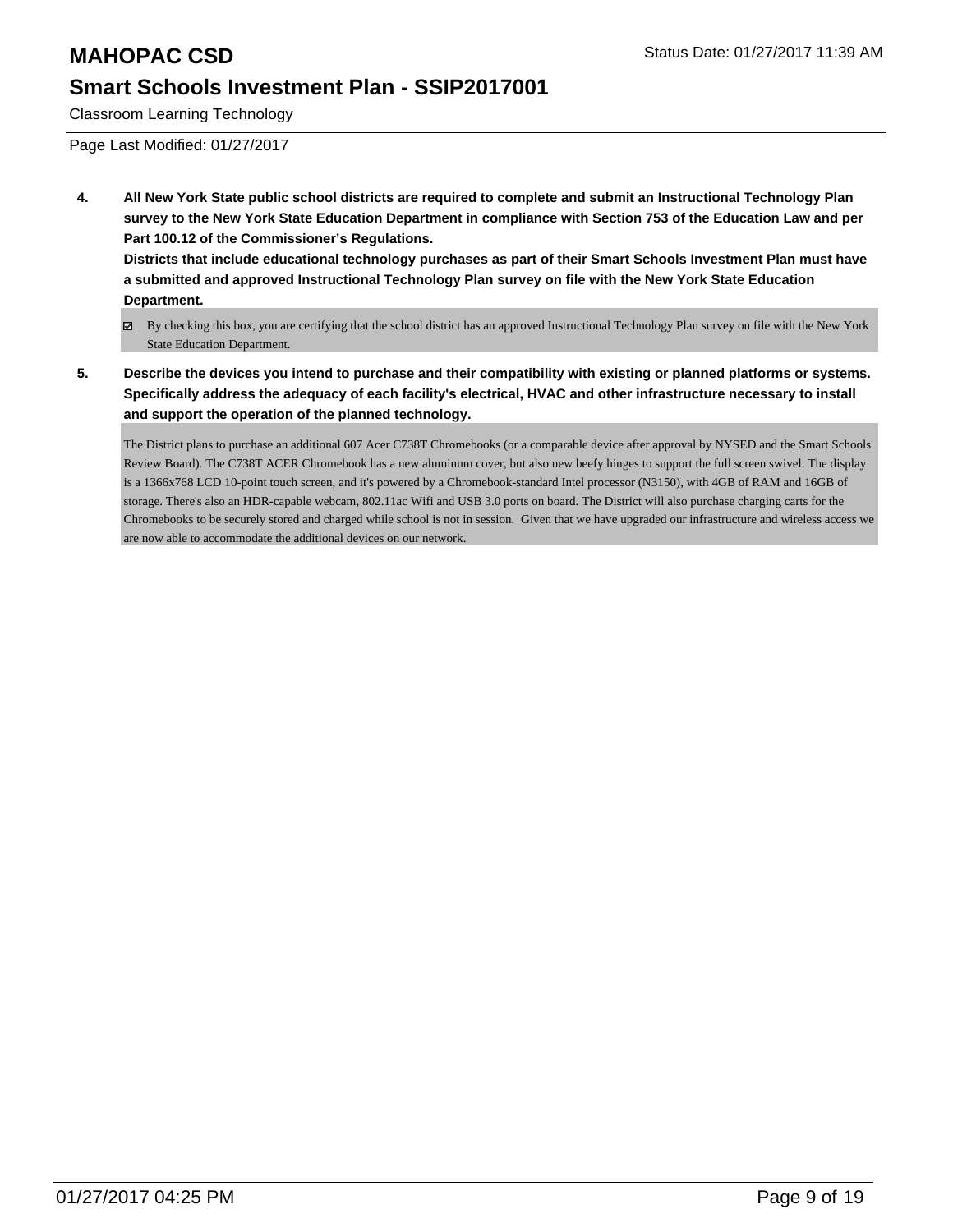Classroom Learning Technology

Page Last Modified: 01/27/2017

- **6. Describe how the proposed technology purchases will:**
	- **> enhance differentiated instruction;**
	- **> expand student learning inside and outside the classroom;**
	- **> benefit students with disabilities and English language learners; and**
	- **> contribute to the reduction of other learning gaps that have been identified within the district.**

**The expectation is that districts will place a priority on addressing the needs of students who struggle to succeed in a rigorous curriculum. Responses in this section should specifically address this concern and align with the district's Instructional Technology Plan (in particular Question 2 of E. Curriculum and Instruction: "Does the district's instructional technology plan address the needs of students with disabilities to ensure equitable access to instruction, materials and assessments?" and Question 3 of the same section: "Does the district's instructional technology plan address the provision of assistive technology specifically for students with disabilities to ensure access to and participation in the general curriculum?"**

The Mahopac Central School District supports equitable access to high-quality learning technologies for all students serviced by our schools. We ensure that teachers, administrators, and students have equitable access to high-speed connectivity, up-to-date hardware and software, computer assisted instruction, and assessment tools that improve student outcomes for all learners. In addition, intensive and ongoing professional development supports high quality use of learning technologies for all students. Our library and media centers provide access to resources for all students and staff. Every classroom has internet access and appropriate hardware and software in order to meet the needs of the students in those classes. Our wireless network continues to be upgraded, supported, and improved to allow for access throughout the District and in all classrooms. As a district, we continuously evaluate building and classroom technology infrastructure to ensure equitable access.

In addition, the District continuously evaluates instructional and assessment technologies in order to provide appropriate supports and equitable access. Moreover, the District provides for any student who demonstrates need, access to hardware and software that supports support student literacy and achievement. For those instructional software programs where licensing permits, home access is granted. For those students who require specific assistive technologies pursuant to their Individual Education Programs, the District will provide and support appropriate assistive technology devices and programs in order to ensure all students have access to the curriculum.

School districts are required under law to provide appropriate assistive technologies to students with disabilities when it supports their acquisition of a free and appropriate public education and access to the curriculum. In order to support the inclusion and participation of students with disabilities in general education classrooms, all IEP's developed for children identified as needing special education services, indicate whether assistive technology has been considered to provide meaningful access to the general curriculum.

The Mahopac Central School District has many students who are utilizing a variety of assistive technology devices pursuant to the recommendations outlined in their IEPs. An evaluation process helps the CSE determine the need and type of assistive technology support that is to be considered. The District engages in ongoing follow-up and monitoring of these devices and supports as well as assessing how they are being utilized in the teaching and learning context. Moreover, the District provides on-going training and support for students, teachers and parents in order to ensure the proper implementation of these devices and supports.

Each year, as these students change class, grades, and even school buildings, the District supports the coordination and movement of these devices, which includes the retraining of new classroom teachers and support staff. Additionally this includes the ensuring the devices receive the required upgrades, servicing as well as garnering technical expertise in order to integrate these devices in our current technology infrastructure for the use in classrooms as well as all other applicable environments (including home).

## **7. Where appropriate, describe how the proposed technology purchases will enhance ongoing communication with parents and other stakeholders and help the district facilitate technology-based regional partnerships, including distance learning and other efforts.**

The proposed technology works seamlessly with Google Apps for Education which is a cloud based environment where teachers and students can collaborate and explore instructional based applications. This environment provides the ability to communicate with other districts in the U.S. as well as in different countries. Parents will also have an insight to student's learnings as well as facilitate their communication with teachers. The teachers will be able to integrate home assignments and other coursework seamlessly via the cloud based technology. These types of devices, the Google Apps for Edu Environment and the current and future infrastructure in the district along with the learning goals and curriculum will allow the students to have the ability for distance learning and collaboration both voice and visual as well as the communication with all stakeholders.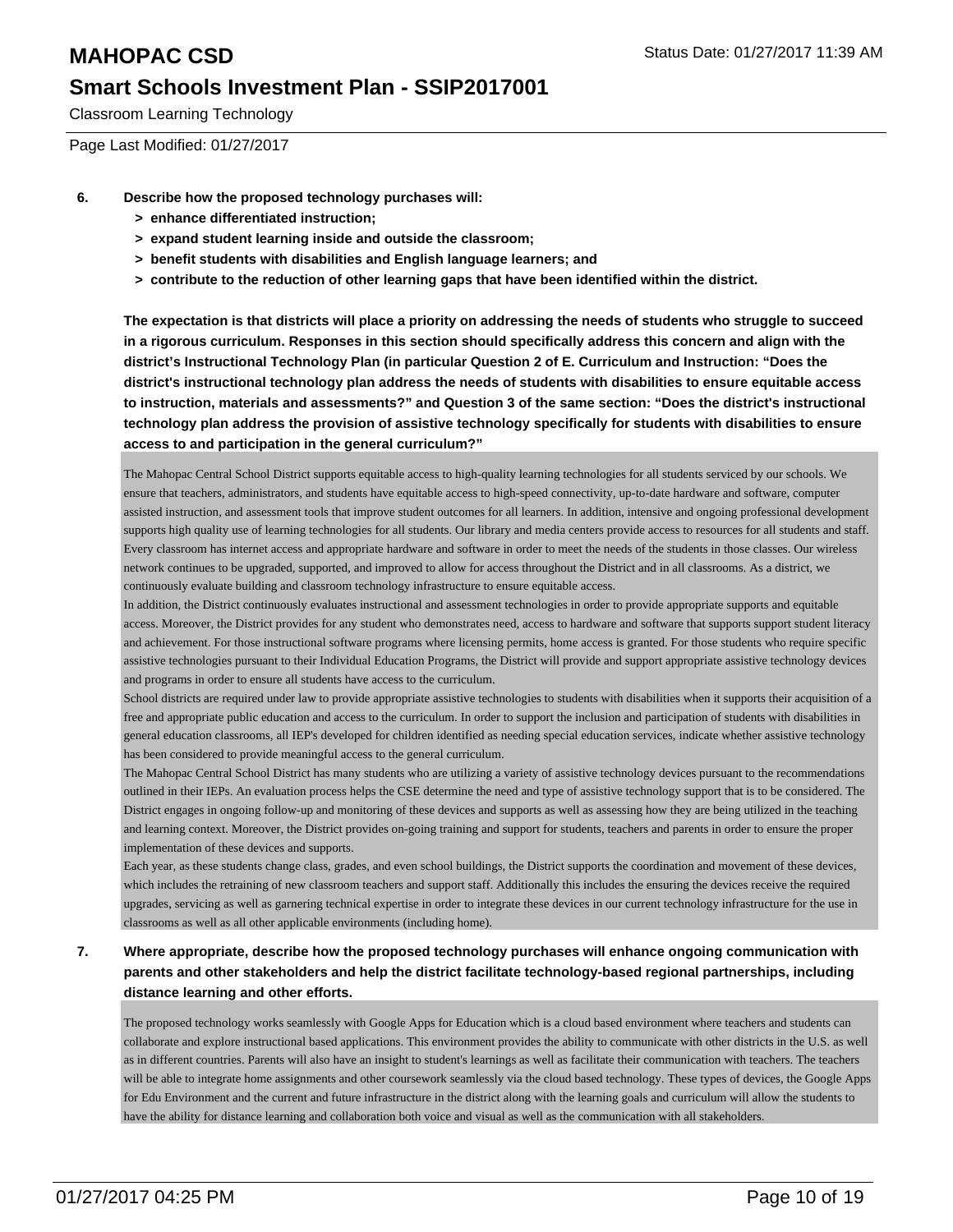Classroom Learning Technology

Page Last Modified: 01/27/2017

**8. Describe the district's plan to provide professional development to ensure that administrators, teachers and staff can employ the technology purchased to enhance instruction successfully.**

**Note: This response should be aligned and expanded upon in accordance with your district's response to Question 1 of F. Professional Development of your Instructional Technology Plan: "Please provide a summary of professional development offered to teachers and staff, for the time period covered by this plan, to support technology to enhance teaching and learning. Please include topics, audience and method of delivery within your summary."**

This plan must be a community effort if it is to realize the instructional shifts needed for technology to become embedded into the normal flow of our teaching and learning environments.

As a result, this plan has numerous components to build educator capacity at all levels. District leadership will structure on extensive professional development program that highlights and celebrates the achievements of our teachers and students. We will build collaborative trust through professional learning communities that will combine instructional rounds in education with the Art and Science of Teaching by Marzano. While we will be renewing our teaching philosophy and building our community through active collaboration, we will also shift our engagements with each other through an expanded use of technology available in Google for Education. Our goal is to empower our educators to be active experimentors in using technology in their lesson plan development and in the facilitation of active student-centered classes.

This plan will strive to empower educators as trusted colleagues via Danielson based instructional rounds in education. Teachers will be encouraged to demonstrate their experimentations on engaging technology in their course facilitations. A core goal is to fully engage students in active participation. Teachers will turn to students for support as much as they will offer support.

Ownership of the PLCs will ensure educators value and trust in the renewing process of a collaborative and supportive community. The full integration of technology will ensure that the PLCs exist beyond the school's walls and continues on the multiple platforms that populate our digital lives.

| Topic                                                                                                            | Audience                  | Method of Delivery                                              |
|------------------------------------------------------------------------------------------------------------------|---------------------------|-----------------------------------------------------------------|
| Model Schools Catalog of Offers                                                                                  | Teachers & Administrators | Workshops, Webinars, Online Classes                             |
| Google Apps for Edu                                                                                              | <b>Classroom Teachers</b> | Job embedded peer coaching                                      |
| 6 Cs (Creativity, Communication, Collaboration,<br>Critical Thinking, Citizenship, Character<br><b>Education</b> | Teachers & Administrators | Superintendent Conference Day Workshops,<br>Peer coaching, PLCs |

- **9. Districts must contact the SUNY/CUNY teacher preparation program that supplies the largest number of the district's new teachers to request advice on innovative uses and best practices at the intersection of pedagogy and educational technology.**
	- By checking this box, you certify that you have contacted the SUNY/CUNY teacher preparation program that supplies the largest number of your new teachers to request advice on these issues.

## **9a. Please enter the name of the SUNY or CUNY Institution that you contacted.**

SUNY New Paltz

**9b. Enter the primary Institution phone number.**

845-257-2800

**9c. Enter the name of the contact person with whom you consulted and/or will be collaborating with on innovative uses of technology and best practices.**

Michael S. Rosenberg, PhD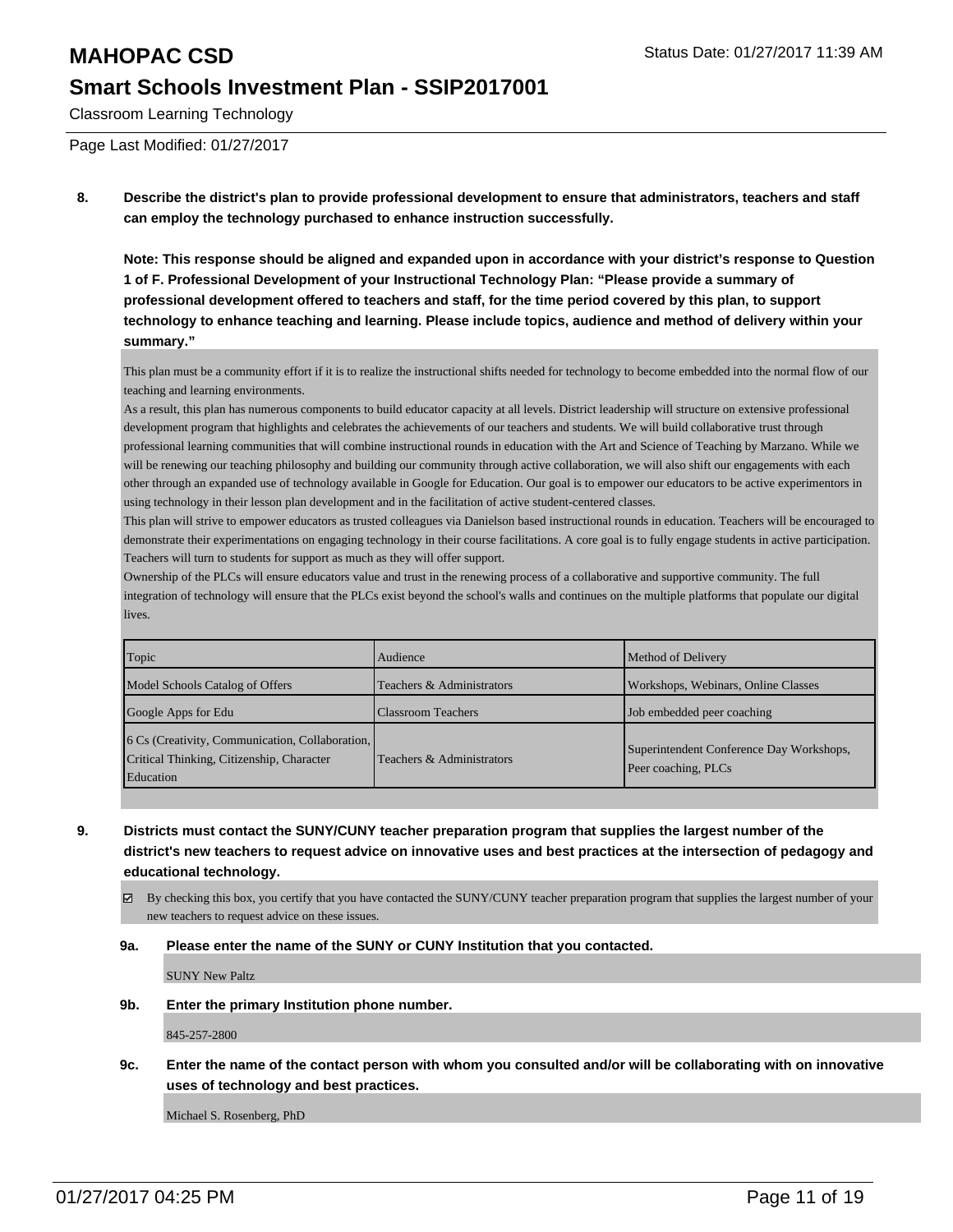Classroom Learning Technology

Page Last Modified: 01/27/2017

**10. A district whose Smart Schools Investment Plan proposes the purchase of technology devices and other hardware must account for nonpublic schools in the district.**

**Are there nonpublic schools within your school district?**

Yes

 $\hfill \square$  No

**10a. Describe your plan to loan purchased hardware to nonpublic schools within your district. The plan should use your district's nonpublic per-student loan amount calculated below, within the framework of the guidance. Please enter the date by which nonpublic schools must request classroom technology items. Also, specify in your response the devices that the nonpublic schools have requested, as well as in the in the Budget and the Expenditure Table at the end of the page.**

The loaning program will establish an application process for a period of thirty days beginning on July 1 of every school year after funding is granted and purchases made. Once application by non public school is approved by the public school district the devices will be available for loaning. These devices will remain property of the Mahopac School District. Every year the Mahopac School District will assign a district staff member to verify and confirm inventory control and status of devices at the non public school location. The non public has requested to receive the same Chromebooks that the Mahopac School District is purchasing. Those are the ACER C738 11.6 4GB 16GB TOUCH CHROMEBOOK.

**10b. A final Smart Schools Investment Plan cannot be approved until school authorities have adopted regulations specifying the date by which requests from nonpublic schools for the purchase and loan of Smart Schools Bond Act classroom technology must be received by the district.**

 $\boxtimes$  By checking this box, you certify that you have such a plan and associated regulations in place that have been made public.

## **11. Nonpublic Classroom Technology Loan Calculator**

**The Smart Schools Bond Act provides that any Classroom Learning Technology purchases made using Smart Schools funds shall be lent, upon request, to nonpublic schools in the district. However, no school district shall be required to loan technology in amounts greater than the total obtained and spent on technology pursuant to the Smart Schools Bond Act and the value of such loan may not exceed the total of \$250 multiplied by the nonpublic school enrollment in the base year at the time of enactment. See:**

**http://www.p12.nysed.gov/mgtserv/smart\_schools/docs/Smart\_Schools\_Bond\_Act\_Guidance\_04.27.15\_Final.pdf.**

|                                       | <sub>1</sub> . Classroom<br>Technology<br>Sub-allocation | 2. Public<br>Enrollment<br>$(2014 - 15)$ | 3. Nonpublic<br>l Enrollment<br>$(2014 - 15)$ | l 4. Sum of<br>l Public and<br>l Nonpublic<br>Enrollment | l 5. Total Per<br>Pupil Sub-<br>lallocation | 6. Total<br>Nonpublic Loan<br>l Amount |
|---------------------------------------|----------------------------------------------------------|------------------------------------------|-----------------------------------------------|----------------------------------------------------------|---------------------------------------------|----------------------------------------|
| Calculated Nonpublic Loan<br>  Amount | 196.704                                                  | 4.639                                    | 53                                            | 4.692                                                    | 42                                          | 2.226                                  |

**12. To ensure the sustainability of technology purchases made with Smart Schools funds, districts must demonstrate a long-term plan to maintain and replace technology purchases supported by Smart Schools Bond Act funds. This sustainability plan shall demonstrate a district's capacity to support recurring costs of use that are ineligible for Smart Schools Bond Act funding such as device maintenance, technical support, Internet and wireless fees, maintenance of hotspots, staff professional development, building maintenance and the replacement of incidental items. Further, such a sustainability plan shall include a long-term plan for the replacement of purchased devices and equipment at the end of their useful life with other funding sources.**

 $\boxtimes$  By checking this box, you certify that the district has a sustainability plan as described above.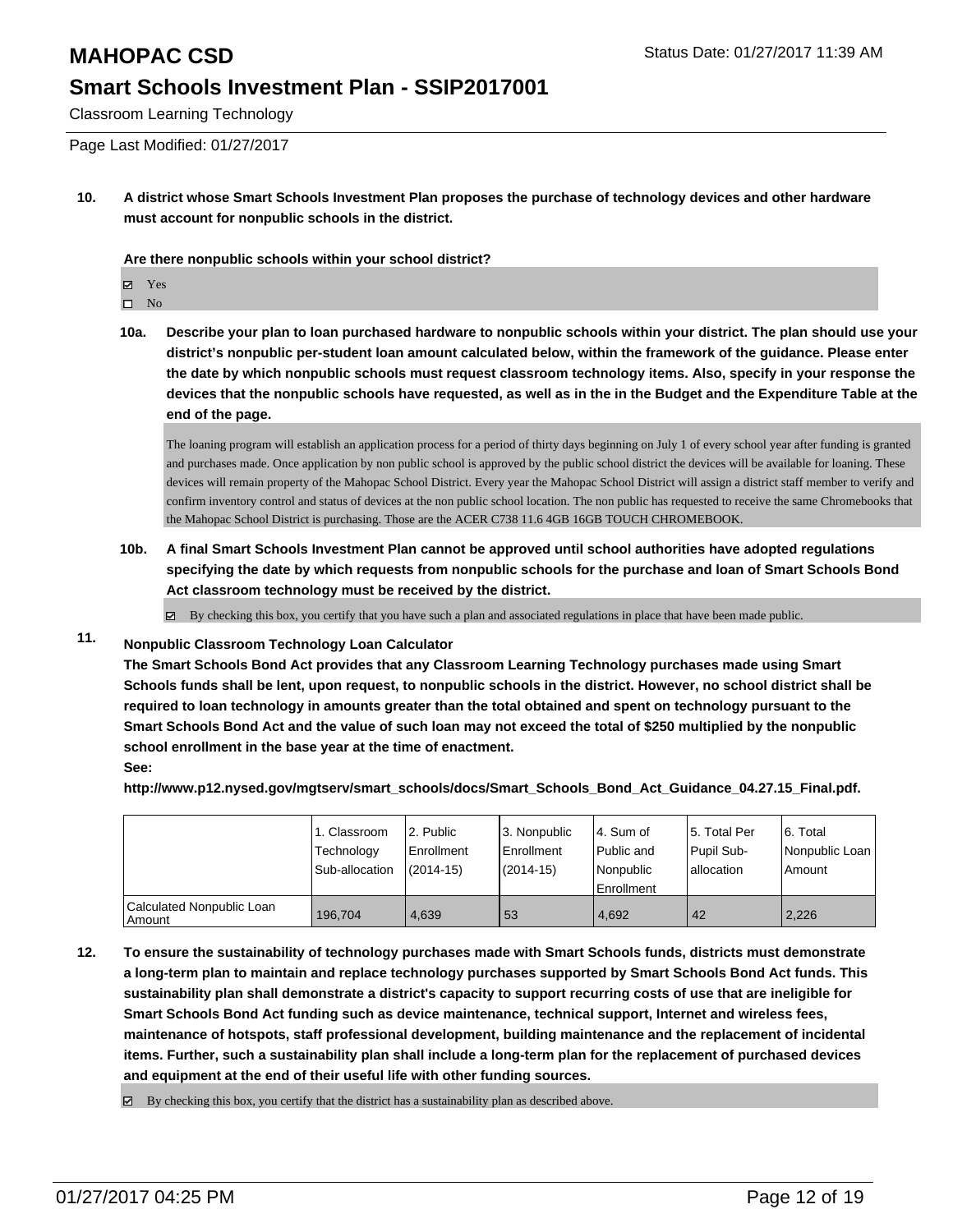Classroom Learning Technology

Page Last Modified: 01/27/2017

**13. Districts must ensure that devices purchased with Smart Schools Bond funds will be distributed, prepared for use, maintained and supported appropriately. Districts must maintain detailed device inventories in accordance with generally accepted accounting principles.**

By checking this box, you certify that the district has a distribution and inventory management plan and system in place.

**14. If you are submitting an allocation for Classroom Learning Technology complete this table. Note that the calculated Total at the bottom of the table must equal the Total allocation for this category that you entered in the SSIP Overview overall budget.**

|                          | Sub-Allocation |
|--------------------------|----------------|
| Interactive Whiteboards  | 0              |
| Computer Servers         | 0              |
| <b>Desktop Computers</b> | $\Omega$       |
| Laptop Computers         | 180,746        |
| <b>Tablet Computers</b>  | 0              |
| <b>Other Costs</b>       | 15,958         |
| Totals:                  | 196,704        |

**15. Please detail the type, quantity, per unit cost and total cost of the eligible items under each sub-category. This is especially important for any expenditures listed under the "Other" category. All expenditures must be capital-bond eligible to be reimbursed through the SSBA. If you have any questions, please contact us directly through smartschools@nysed.gov.**

**Please specify in the "Item to be Purchased" field which specific expenditures and items are planned to meet the district's nonpublic loan requirement, if applicable.**

**NOTE: Wireless Access Points that will be loaned/purchased for nonpublic schools should ONLY be included in this category, not under School Connectivity, where public school districts would list them. Add rows under each sub-category for additional items, as needed.**

| Select the allowable expenditure<br>type. | Item to be Purchased                                      | Quantity       | Cost per Item | <b>Total Cost</b> |
|-------------------------------------------|-----------------------------------------------------------|----------------|---------------|-------------------|
| Repeat to add another item under          |                                                           |                |               |                   |
| each type.                                |                                                           |                |               |                   |
| <b>Laptop Computers</b>                   | ACER C738 11.6 4GB 16GB TOUCH<br><b>CHROMEBOOK</b>        | 600            | 298           | 178,660           |
| <b>Other Costs</b>                        | Carts                                                     | 11             | 1,438         | 15,818            |
| <b>Laptop Computers</b>                   | nonpub ACER C738 11.6 4GB 16GB<br><b>TOUCH CHROMEBOOK</b> | $\overline{7}$ | 298           | 2,086             |
| <b>Other Costs</b>                        | Nonpublic remaining funds                                 |                | 140           | 140               |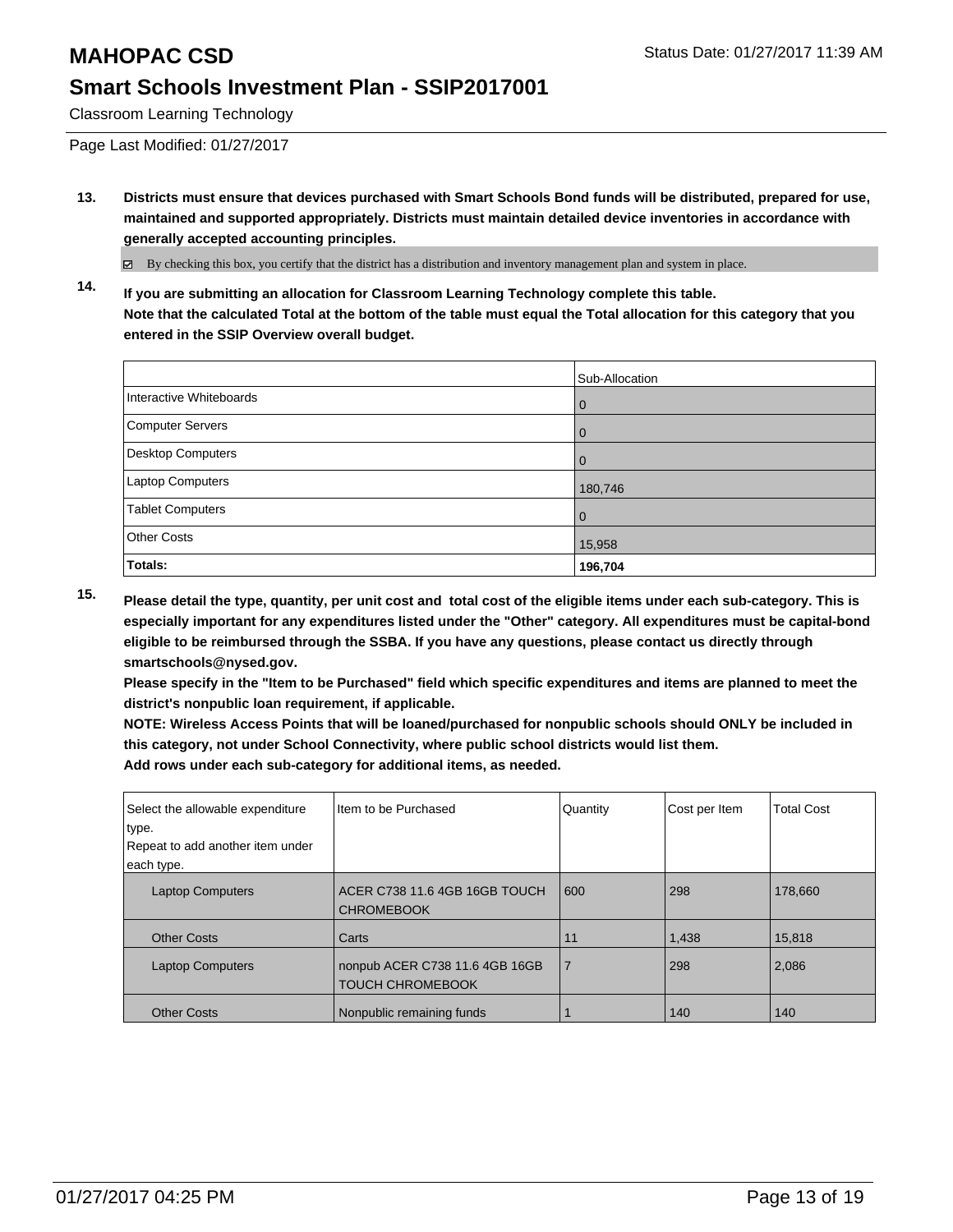Pre-Kindergarten Classrooms

Page Last Modified: 01/27/2017

**1. Provide information regarding how and where the district is currently serving pre-kindergarten students and justify the need for additional space with enrollment projections over 3 years.**

(No Response)

- **2. Describe the district's plan to construct, enhance or modernize education facilities to accommodate prekindergarten programs. Such plans must include:**
	- **Specific descriptions of what the district intends to do to each space;**
	- **An affirmation that pre-kindergarten classrooms will contain a minimum of 900 square feet per classroom;**
	- **The number of classrooms involved;**
	- **The approximate construction costs per classroom; and**
	- **Confirmation that the space is district-owned or has a long-term lease that exceeds the probable useful life of the improvements.**

(No Response)

**3. Smart Schools Bond Act funds may only be used for capital construction costs. Describe the type and amount of additional funds that will be required to support ineligible ongoing costs (e.g. instruction, supplies) associated with any additional pre-kindergarten classrooms that the district plans to add.**

(No Response)

**4. All plans and specifications for the erection, repair, enlargement or remodeling of school buildings in any public school district in the State must be reviewed and approved by the Commissioner. Districts that plan capital projects using their Smart Schools Bond Act funds will undergo a Preliminary Review Process by the Office of Facilities Planning.**

**Please indicate on a separate row each project number given to you by the Office of Facilities Planning.**

| Project Number |  |  |
|----------------|--|--|
| (No Response)  |  |  |

**5. If you have made an allocation for Pre-Kindergarten Classrooms, complete this table.**

**Note that the calculated Total at the bottom of the table must equal the Total allocation for this category that you entered in the SSIP Overview overall budget.**

|                                          | Sub-Allocation |
|------------------------------------------|----------------|
| Construct Pre-K Classrooms               | (No Response)  |
| Enhance/Modernize Educational Facilities | (No Response)  |
| Other Costs                              | (No Response)  |
| Totals:                                  |                |

**6. Please detail the type, quantity, per unit cost and total cost of the eligible items under each sub-category. This is especially important for any expenditures listed under the "Other" category. All expenditures must be capital-bond eligible to be reimbursed through the SSBA. If you have any questions, please contact us directly through smartschools@nysed.gov.**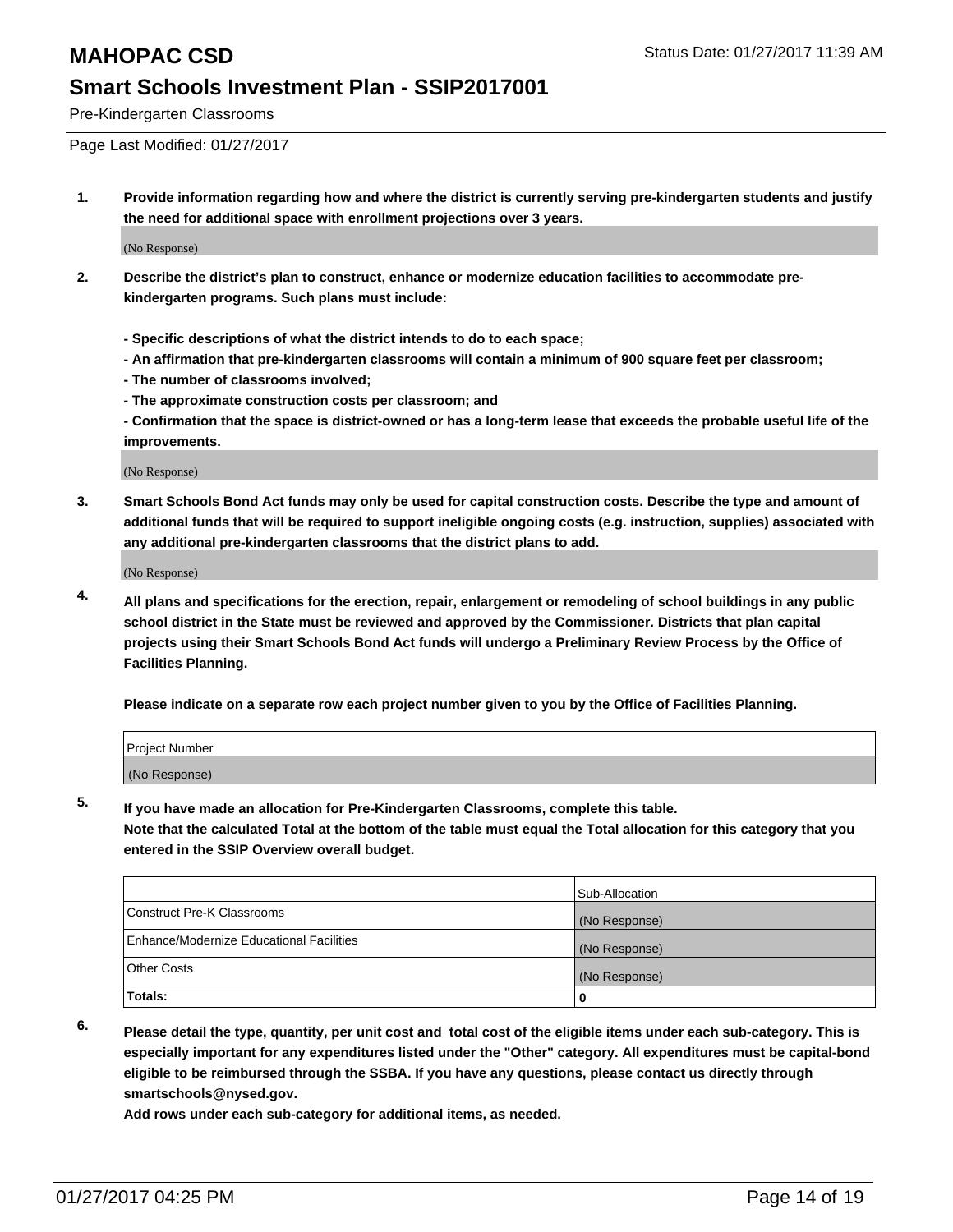Pre-Kindergarten Classrooms

Page Last Modified: 01/27/2017

| Select the allowable expenditure | Item to be purchased | Quantity      | Cost per Item | <b>Total Cost</b> |
|----------------------------------|----------------------|---------------|---------------|-------------------|
| type.                            |                      |               |               |                   |
| Repeat to add another item under |                      |               |               |                   |
| each type.                       |                      |               |               |                   |
| (No Response)                    | (No Response)        | (No Response) | (No Response) | (No Response)     |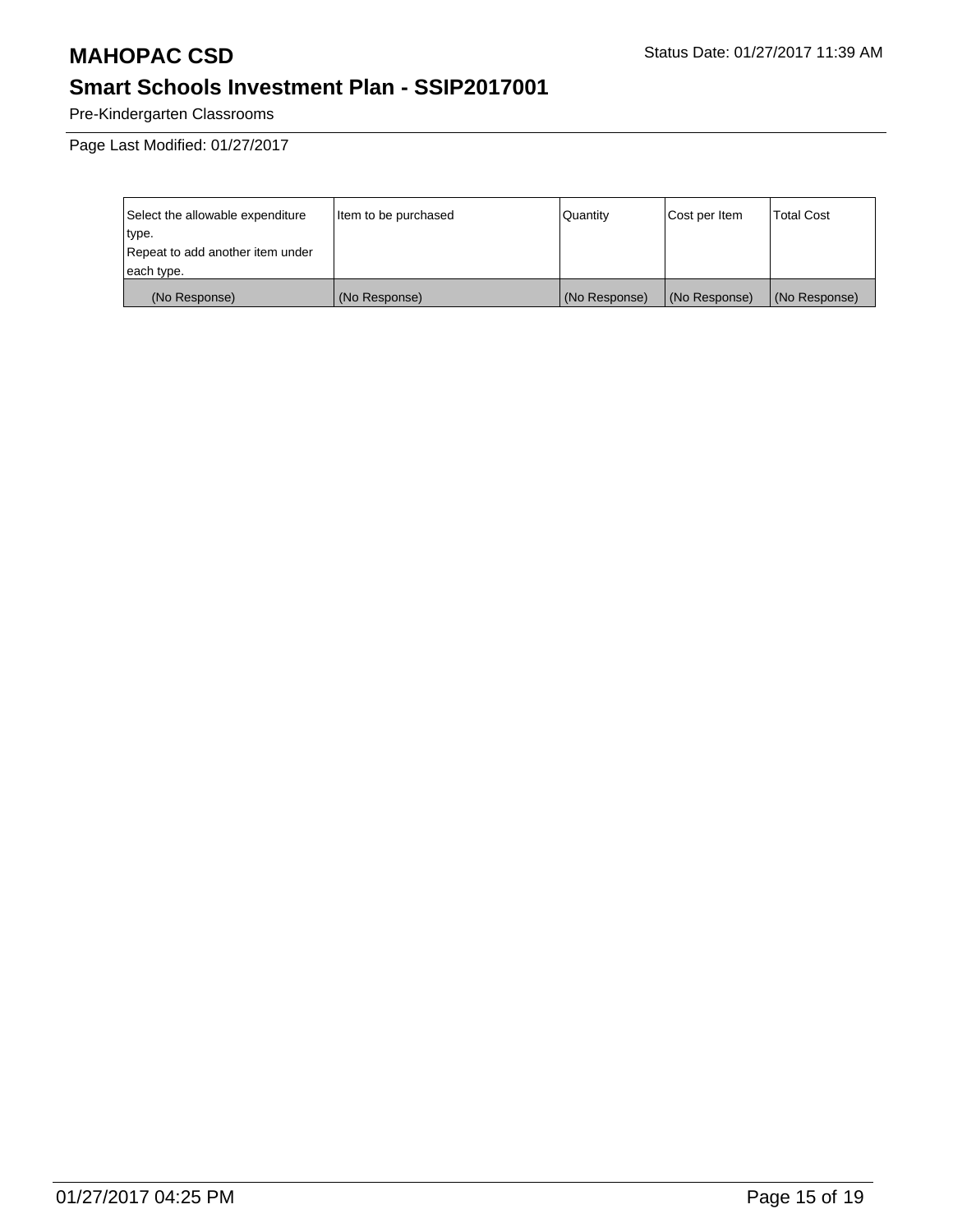Replace Transportable Classrooms

Page Last Modified: 01/27/2017

**1. Describe the district's plan to construct, enhance or modernize education facilities to provide high-quality instructional space by replacing transportable classrooms.**

(No Response)

**2. All plans and specifications for the erection, repair, enlargement or remodeling of school buildings in any public school district in the State must be reviewed and approved by the Commissioner. Districts that plan capital projects using their Smart Schools Bond Act funds will undergo a Preliminary Review Process by the Office of Facilities Planning.**

**Please indicate on a separate row each project number given to you by the Office of Facilities Planning.**

| <b>Project Number</b> |  |
|-----------------------|--|
| (No Response)         |  |

**3. For large projects that seek to blend Smart Schools Bond Act dollars with other funds, please note that Smart Schools Bond Act funds can be allocated on a pro rata basis depending on the number of new classrooms built that directly replace transportable classroom units.**

**If a district seeks to blend Smart Schools Bond Act dollars with other funds describe below what other funds are being used and what portion of the money will be Smart Schools Bond Act funds.**

(No Response)

**4. If you have made an allocation for Replace Transportable Classrooms, complete this table. Note that the calculated Total at the bottom of the table must equal the Total allocation for this category that you entered in the SSIP Overview overall budget.**

|                                                | Sub-Allocation |
|------------------------------------------------|----------------|
| Construct New Instructional Space              | (No Response)  |
| Enhance/Modernize Existing Instructional Space | (No Response)  |
| Other Costs                                    | (No Response)  |
| 'Totals:                                       |                |

**5. Please detail the type, quantity, per unit cost and total cost of the eligible items under each sub-category. This is especially important for any expenditures listed under the "Other" category. All expenditures must be capital-bond eligible to be reimbursed through the SSBA. If you have any questions, please contact us directly through smartschools@nysed.gov.**

| Select the allowable expenditure | Item to be purchased | Quantity      | Cost per Item | <b>Total Cost</b> |
|----------------------------------|----------------------|---------------|---------------|-------------------|
| type.                            |                      |               |               |                   |
| Repeat to add another item under |                      |               |               |                   |
| each type.                       |                      |               |               |                   |
| (No Response)                    | (No Response)        | (No Response) | (No Response) | (No Response)     |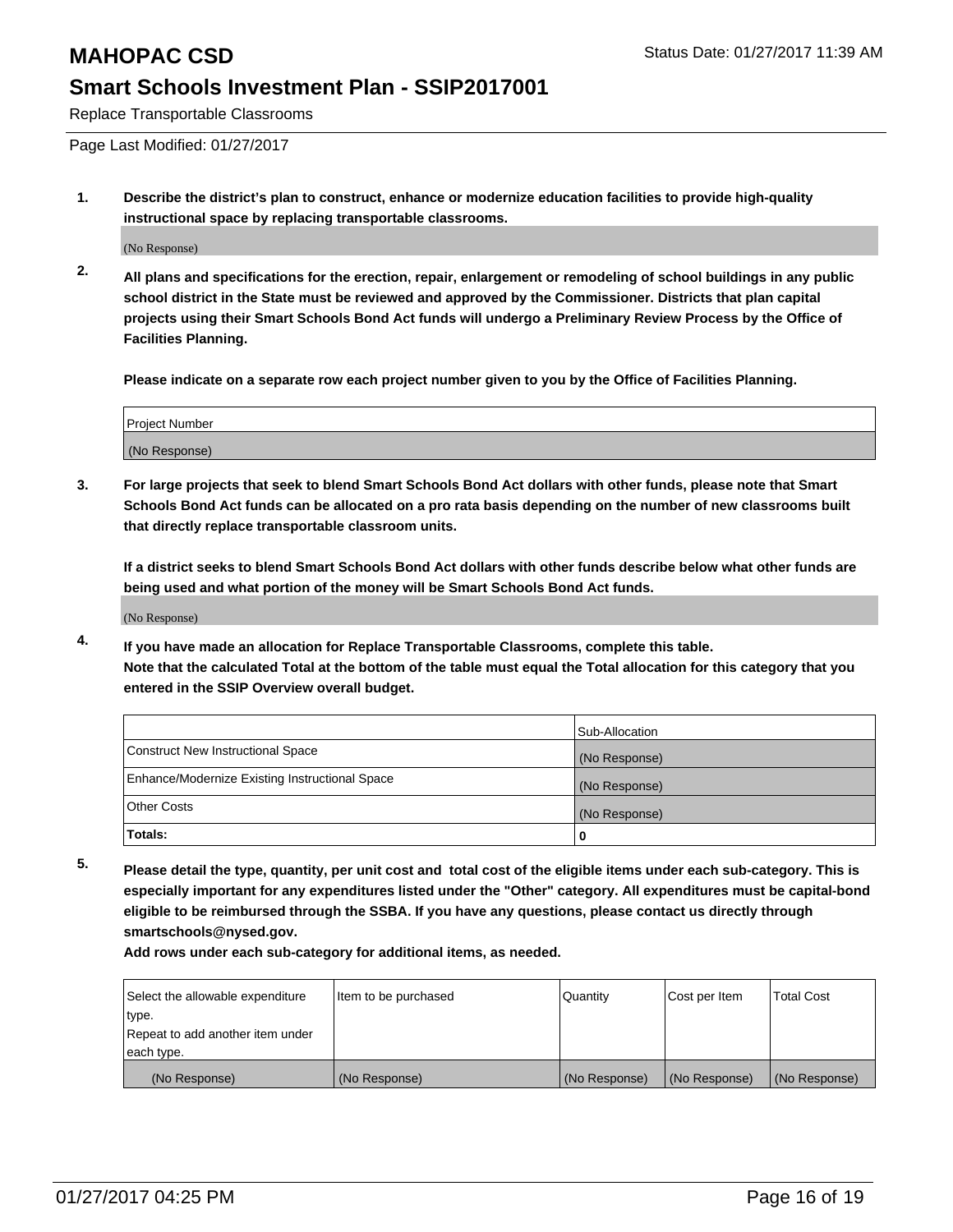High-Tech Security Features

Page Last Modified: 01/27/2017

**1. Describe how you intend to use Smart Schools Bond Act funds to install high-tech security features in school buildings and on school campuses.**

(No Response)

**2. All plans and specifications for the erection, repair, enlargement or remodeling of school buildings in any public school district in the State must be reviewed and approved by the Commissioner. Districts that plan capital projects using their Smart Schools Bond Act funds will undergo a Preliminary Review Process by the Office of Facilities Planning.** 

**Please indicate on a separate row each project number given to you by the Office of Facilities Planning.**

| <b>Project Number</b> |  |
|-----------------------|--|
| (No Response)         |  |

- **3. Was your project deemed eligible for streamlined Review?**
	- Yes
	- $\square$  No
- **4. Include the name and license number of the architect or engineer of record.**

| <b>Name</b>   | License Number |
|---------------|----------------|
| (No Response) | (No Response)  |

**5. If you have made an allocation for High-Tech Security Features, complete this table. Note that the calculated Total at the bottom of the table must equal the Total allocation for this category that you entered in the SSIP Overview overall budget.**

|                                                      | Sub-Allocation |
|------------------------------------------------------|----------------|
| Capital-Intensive Security Project (Standard Review) | (No Response)  |
| <b>Electronic Security System</b>                    | (No Response)  |
| <b>Entry Control System</b>                          | (No Response)  |
| Approved Door Hardening Project                      | (No Response)  |
| <b>Other Costs</b>                                   | (No Response)  |
| Totals:                                              | 0              |

**6. Please detail the type, quantity, per unit cost and total cost of the eligible items under each sub-category. This is especially important for any expenditures listed under the "Other" category. All expenditures must be capital-bond eligible to be reimbursed through the SSBA. If you have any questions, please contact us directly through smartschools@nysed.gov.**

| Select the allowable expenditure | Item to be purchased | <b>Quantity</b> | Cost per Item | <b>Total Cost</b> |
|----------------------------------|----------------------|-----------------|---------------|-------------------|
| type.                            |                      |                 |               |                   |
| Repeat to add another item under |                      |                 |               |                   |
| each type.                       |                      |                 |               |                   |
| (No Response)                    | (No Response)        | (No Response)   | (No Response) | (No Response)     |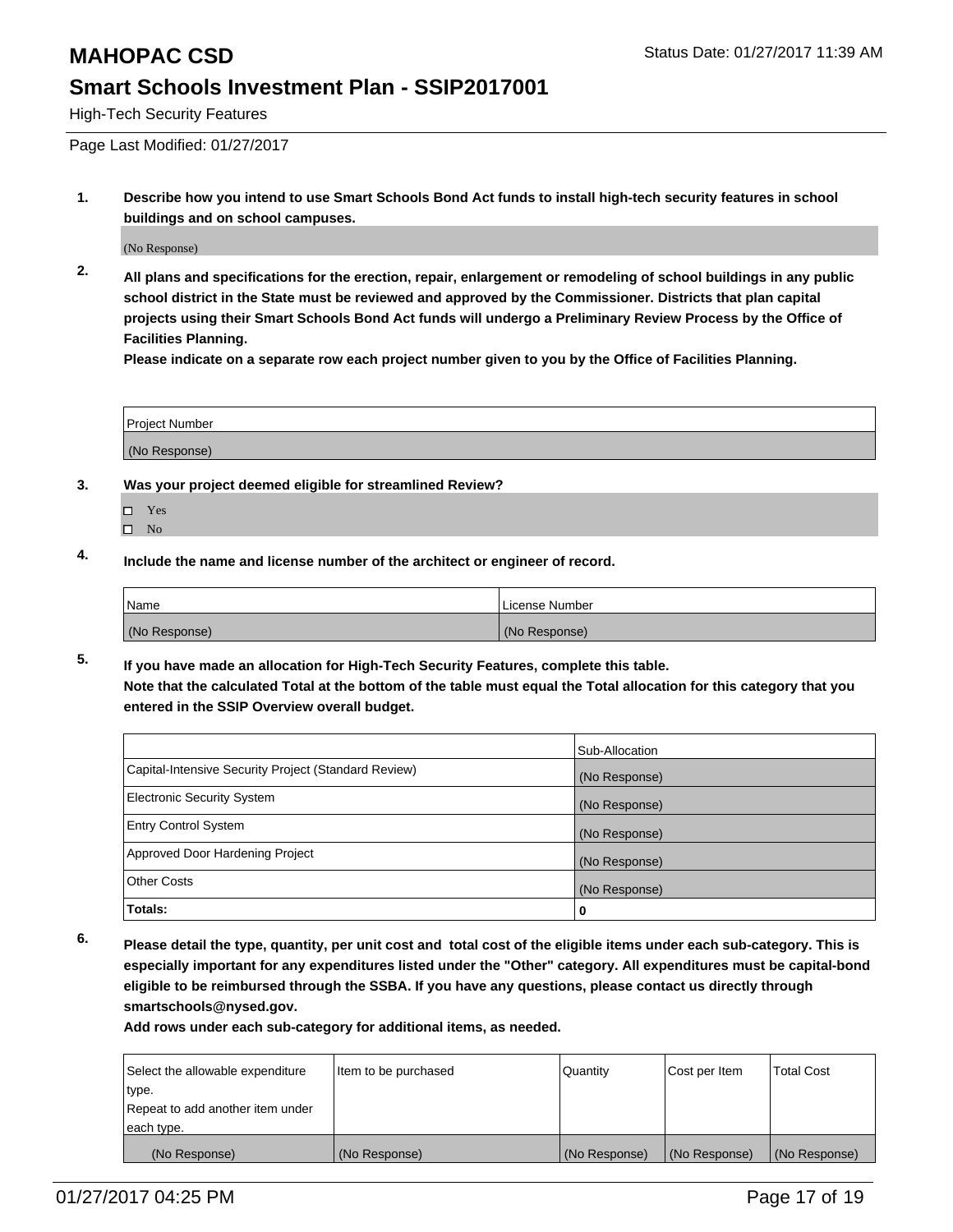Report

Page Last Modified: 01/27/2017